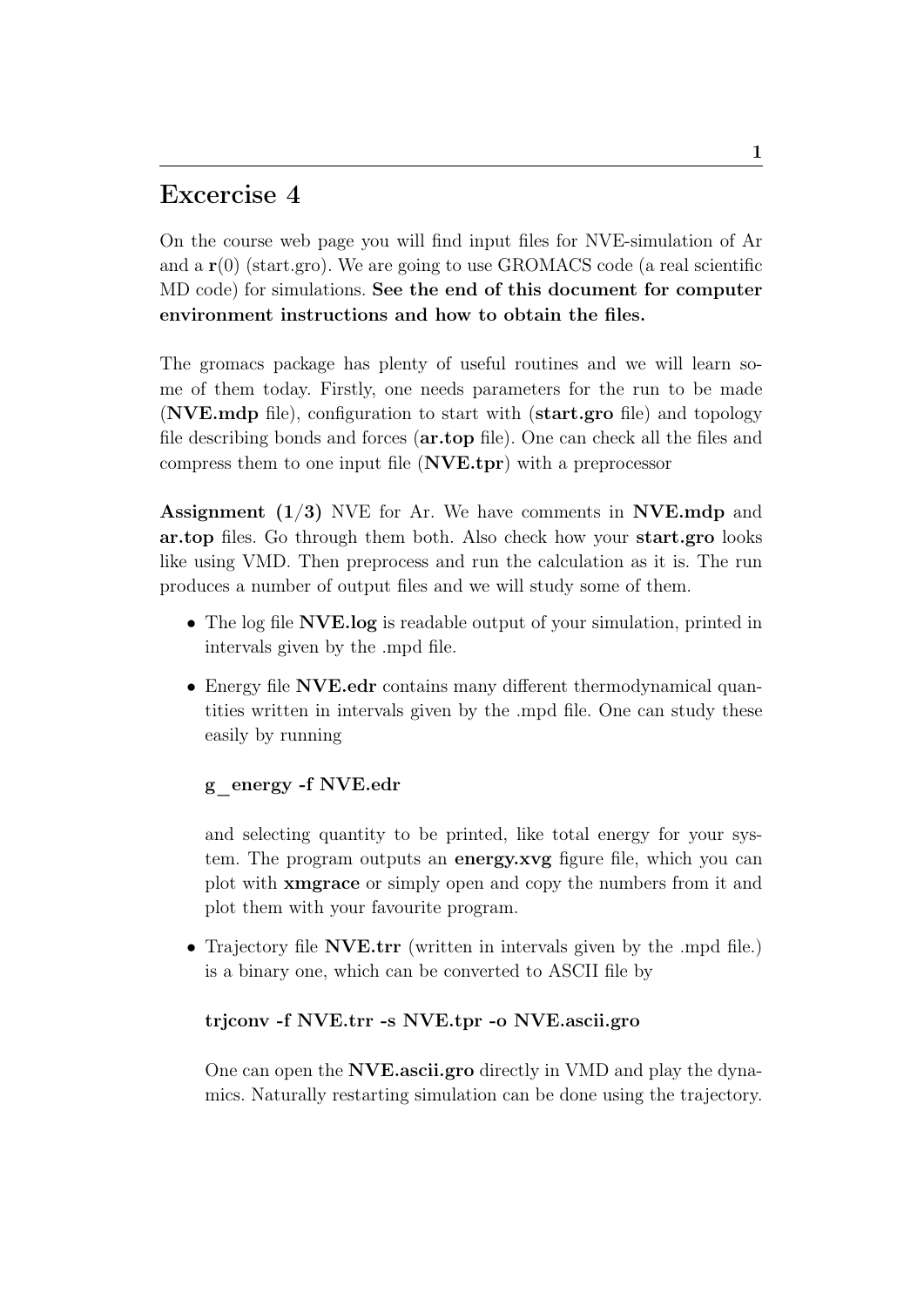Is the run equilibrized in the end? Attach a plot to your answer. Also visualize your trajectory with VMD and attach a snapshot of your choice in the report.

Assignment 2. (1/3)  $\Delta t$ . Using different time steps study the energy conservation of your NVE run. How large time step can one use? Attach the plots you are studying to your report. You can assume that for 1 fs step, energy is conserved well. This is the case btw.

(One can define "conserved"as "to have drift less than  $1.0\times10^{-X}$  a.u./(atom\*ps)". Energy of 1 a.u.=27.211eV and 1 eV is approx. 96 kJ/mol. X depends on person and studied system, typically  $X>6$ )

Assignment 3. (1/3) Other properties with largest possible  $\Delta t$ . Plot the temperature of your system for the largest  $\Delta t$  you find the simulation stable with. How does this temperature compare to the initiated one? Was the run started from potential energy minimum? And guess what kind of macig one can do with  $g$  rdf!

# g\_rdf -f NVE.trr -s NVE.tpr

Prepare also a plot of Ar-Ar RDF (output will be rdf.xvg) for your system and attach that to the solution letter. The parameters we are using are approximately  $\sigma = 3.405$  Å and  $\epsilon = 1.00$  kJ mol<sup>-1</sup>. Calculate the position of potential minimum for LJ with the parameters and compare it to the RDF.

Return your solutions to Ville moleculardynamicssimulations@gmail.com, latest by Friday excercise session 4.10.2013. Please make a solution letter a single PDF.

Turn the page for info  $\rightarrow$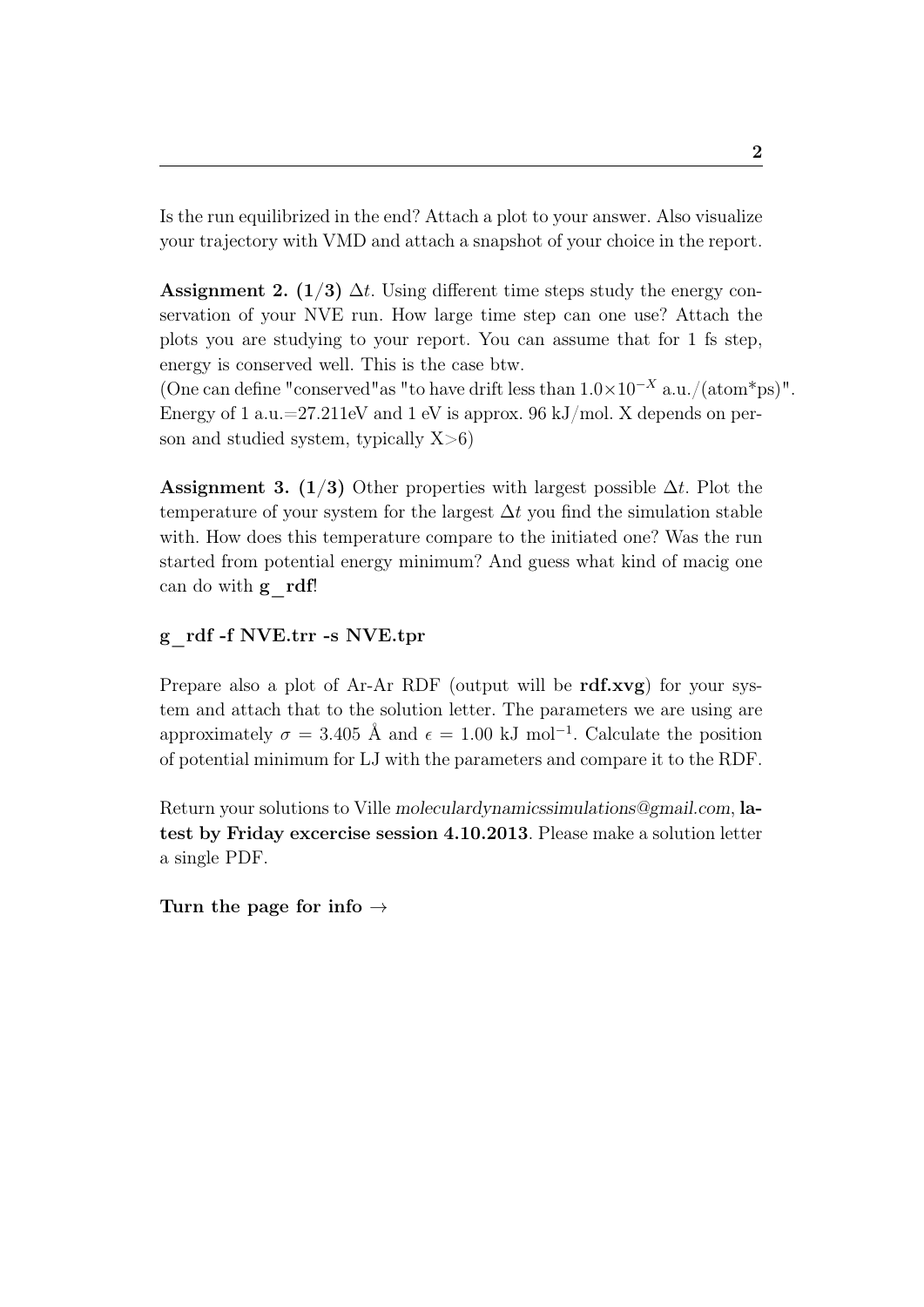# A. LINUX on PC

If you have a LINUX machine home you can find gromacs and install it for free. (In Ubuntu it is as simple as sudo apt-get install gromacs and you are done.) Note that you can also install Ubuntu parallel to your windows and make the selection of operating system when booting.

# grompp -f NVE.mdp -p ar.top -c start.gro -o NVE.tpr

running them on a desktop is then simple

# mdrun -v -deffnm NVE

# B. Alcyone cluster

You can do the excercise on a department cluster (alcyone.grid.helsinki.fi). You should have received an account and a password – if not, contact Johannes. On alcyone, you will need a batch job file submitgromacs\_scratch, where you have the command for running the MD. The batch job file is then submitted to a queue and evaluated when resources are available. This is the supercomputer way of doing calculations. Small analysis programs can be run in the login node so the only part needing batch script is the mdrun. On alcyone, copy your files to a folder for example by

### wget http://www.courses.physics.helsinki.fi/fys/moldyn/Exc4.files.tar.gz

Extract the tar by

### tar -xvf Exc4.files.tar.gz

Now, you can load the gromacs environment on your login node by typing

### module load gromacs

This loads the module and all the programs for your use. To run the preprocessor (for the given files) now type

### g\_grompp -f NVE.mdp -p ar.top -c start.gro -o NVE.tpr